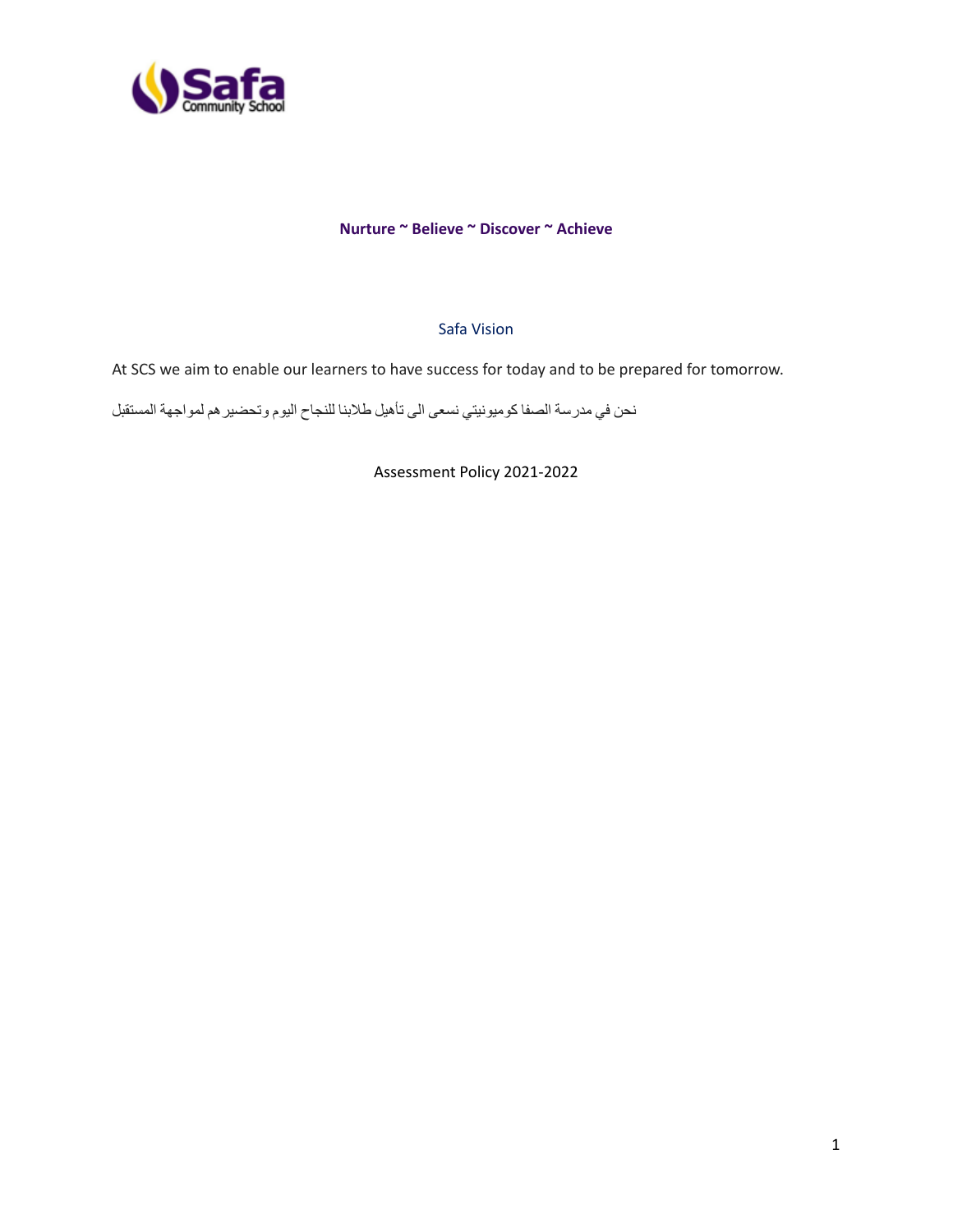

#### **Assessment Policy 2021-2022**

### **Safa Community School**

**Contents**

# **1. Aim of Assessment at SCS:**

- Provide baseline information for all students
- Identify specific strengths and areas for improvement for all of our students for all of their subjects
- Assist with target setting
- Monitor the academic performance of students as they move through the school
- Develop the use of assessment as a tool in students' learning
- Encourage students' to become more independent learners through their ability to use peer and self-assessment
- Ensure all departments are consistent and in line with the flightpaths in regards to assessment
- Data and assessment information is used to inform teachers' planning so that it responds to the needs of the students

# **2. Aim of the new National Curriculum 2014:**

Following the announcement, by the Department for Education, of the removal of levels for the attainment and progress of children (2013) and the relaxation of restrictions on centrally led reporting requirements (Department for Education and Gibb, 2015 and Ofsted, 2015), schools have now been given the opportunity to conduct more '*assessment of the right kind*', to offer task specific, personalised feedback and to become '*Assessment Professionals*' by creating an assessment system that supports the learning of the individual children in their school. (Tim Oates, Chair of the expert panel for NC review).

Ofsted has stated the following:

- Ofsted recognises that marking and feedback to pupils, both written and oral, are important aspects of assessment. However, Ofsted does not expect to see any specific frequency, type or volume of marking and feedback; these are for the school to decide through its assessment policy. Marking and feedback should be consistent with that policy, which may cater for different subjects and different age groups of pupils in different ways, in order to be effective and efficient in promoting learning.
- Ofsted does not expect performance and pupil-tracking data to be presented in a particular format. Such data should be provided to inspectors in the format that the school would ordinarily use to track and monitor the progress of pupils in that school (Ofsted inspections – clarification for schools, March 2015, No. 140169)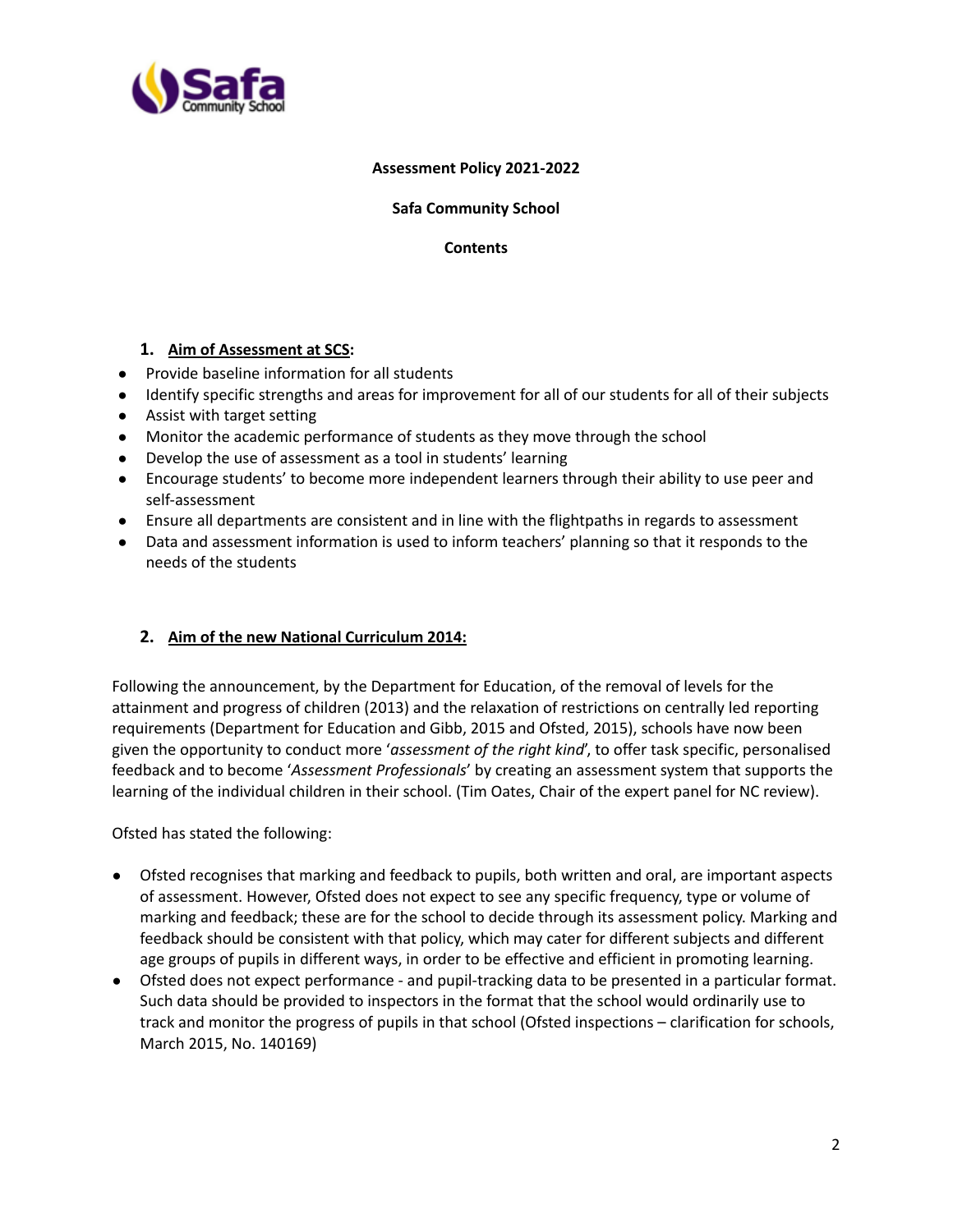

## **3. SCS Alignment with the UAE National Agenda Parameter:**

KHDA introduced the UAE National Agenda Parameter in 2015-16 as a method for measuring and monitoring Dubai's private schools' improvement towards achieving their individual National Agenda targets. All schools are required to use the parameter as an international and external benchmarking assessment on an annual basis (other than TIMSS and PISA), and use it to monitor progress in meeting their targets. In general, it is advisable to test students' cognitive development every two to three years.

The UAE National Agenda requirements for the academic year 2021 -22 include three mandatory components. To ensure the most effective preparation for TIMSS and PISA tests and for consistency of data analysis, the UAE National Agenda Parameter covers all Years 4 to 10.

### **Assessment at Safa Community School**

Assessment is the opportunity for students to demonstrate knowledge, skills and abilities. Therefore, any opportunity that students have to demonstrate their learning is used as an assessment, whereby a students' level of understanding can be judged. Classroom assessment is central to the teaching and learning process. It must therefore be collaborative in nature. At SCS, assessment is an interactive process where teachers identify strengths and challenges and can adapt their work to meet the individual needs of students.

Assessment is the process through which all stakeholders (students, teachers, parents and the board of directors) are able to make judgments that allow them to monitor progress and evaluate learning experiences. This allows them to improve planning, diagnose difficulty, identify progression and assist with the personalisation of learning.

Within education there are four key strands of assessment:

**Summative assessment** - often referred to as assessment of learning. This covers those assessment events that aim to provide information about how much a student has actually learned at the end of a particular section or unit of work. End-of-year exams are summative assessments.

**Ipsative assessment** – assessing a student's performance based on their previous attainment, normally over a number of assessment events. This can be highly motivational as there is no direct comparison with other students.

**Formative assessment** - often referred to as assessment for learning (AfL). It is often viewed as more of a natural part of the teaching and learning process. It can include strategies such as observations, having students read out loud, questioning in class, as well as the use of different digital platforms. Formative assessment is at the heart of effective teaching.

**Diagnostic Assessment** – Any assessment event that seeks to identify a student's strengths and weaknesses.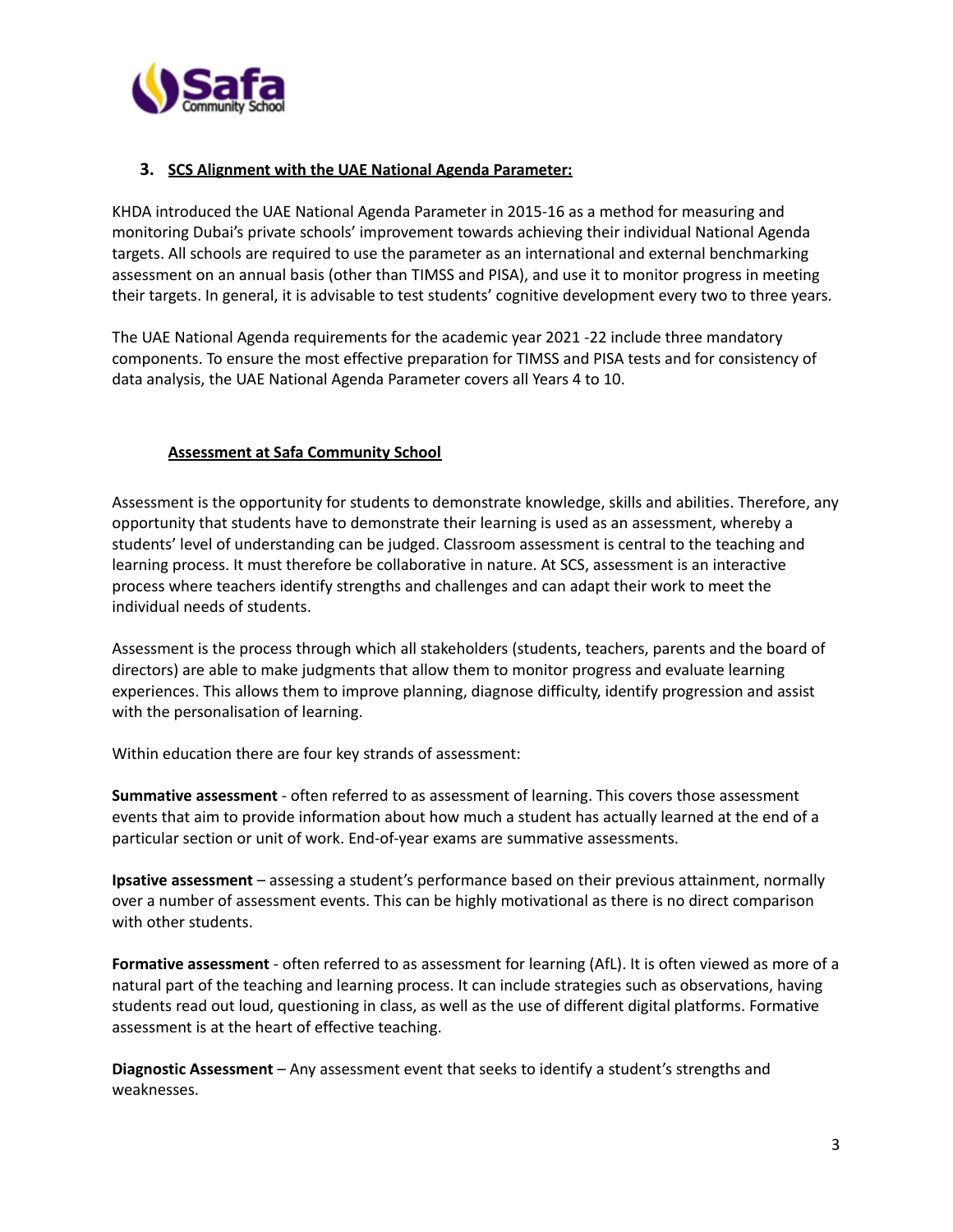

### **5. Difficulty or Quality Assessment**

Students are assessed through 'quality' assessments or 'difficulty' assessments or a combination of both depending on the nature of the subject. For example, subjects such as Maths and science tend to use assessments based on difficulty, whereas subjects like English and history tend to use assessments based on quality.

For 'difficulty' assessments, grade boundaries set by the HODs will be used in line with the flightpaths to determine the level.

Where the quality of a piece of work is being assessed, a marking rubric is used. This has been developed by the HOD to ensure consistency of marking and feedback. Students are issued with this at the beginning of the task so that they can self-assess throughout the process and ensure they achieve or exceed their flightpath.

Both forms of assessment are reviewed in line with the moderation policy.

## **6. Key Stage 3 and 4 Target Setting**

The skills and knowledge which students require for success at A Level and life beyond school begins in KS3. As such, SCS ensures that the assessment, curriculum and reporting system is focused on the key skills and knowledge that students are developing, rather than giving a numerical level at KS3. This means that all students are provided with a 'flightpath' which shows the progress we would expect them to make based on their CAT4 'if challenged' potential grade. A flightpath indicates expected GCSE grades at the end of year 11. Their Target Grade) is their CAT4 'if challenged' predicted grade. Targets are realistic but challenging and aspirational.

Students are given a 'flightpath' at the start of the year and are aware of these for all their subjects. Lessons focus on the skills and knowledge required to achieve or exceed the flightpath. This will allow all students to develop a greater understanding of the skills/ knowledge that they are required to develop in order to fulfil their potential in each subject. Students can work both above (exceptional progress), and below (below expected progress) their flight path. However, a student making good progress would work within their 'flightpath' throughout the year. Maintaining their flightpath would indicate that the student is making 'expected' progress as the work over time becomes more challenging. Teachers will provide students with feedback which will inform them of which 'flightpath' they are on, the key skills/ knowledge that they have demonstrated and new skills/ knowledge to focus on.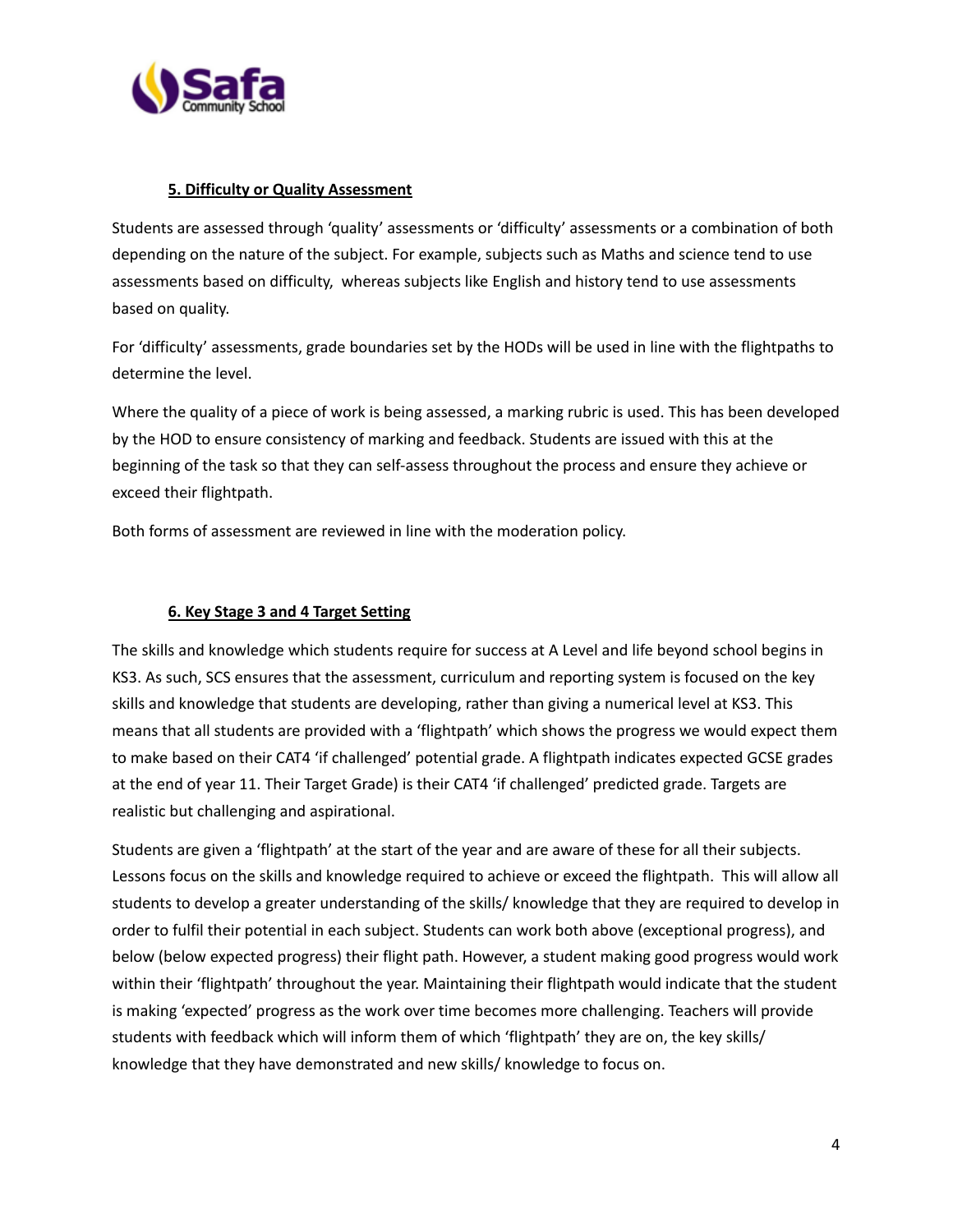



At each data capture, reports will indicate whether or not students are working within their 'flightpath' or not. It will also highlight the key skills/ knowledge that students have demonstrated (successes) and how to improve (next steps).

There are 5 flightpaths: Launching (Entry) Learner, Emerging Learner, Developing Learner Mastering Learner and Excelling Learner. Flightpaths will be used to explain progress.

Within lessons, learning objectives are colour coded to indicate the flightpath they relate to. This will help students become aware of the skills/ knowledge they need to develop and the expectations they need to meet to make progress in their learning. The skills and expertise required to progress through a flightpath have been developed by subjects. The successes and next steps will be clearly communicated to students through marking and feedback to assist them to continue to make progress.

#### **7. KS5 Target Setting**

In line with what is practiced at KS3 and KS4, A Level and BTEC grades are again aligned with a flightpath. Students are given a 'flightpath' at the start of the year and are aware of this. Lessons focus on the skills and knowledge required to achieve or exceed the flightpath. This will allow all students to develop a greater understanding of the skills/ knowledge that they are required to develop in order to fulfil their potential in each subject. Students can work both above (exceptional progress), and below (below expected progress) their flight path. However, a student making expected progress would work within their 'flightpath' throughout the year. Teachers will provide students with feedback which will inform them of which 'flightpath' they are on, the key skills/ knowledge that they have demonstrated and new skills/ knowledge to focus on.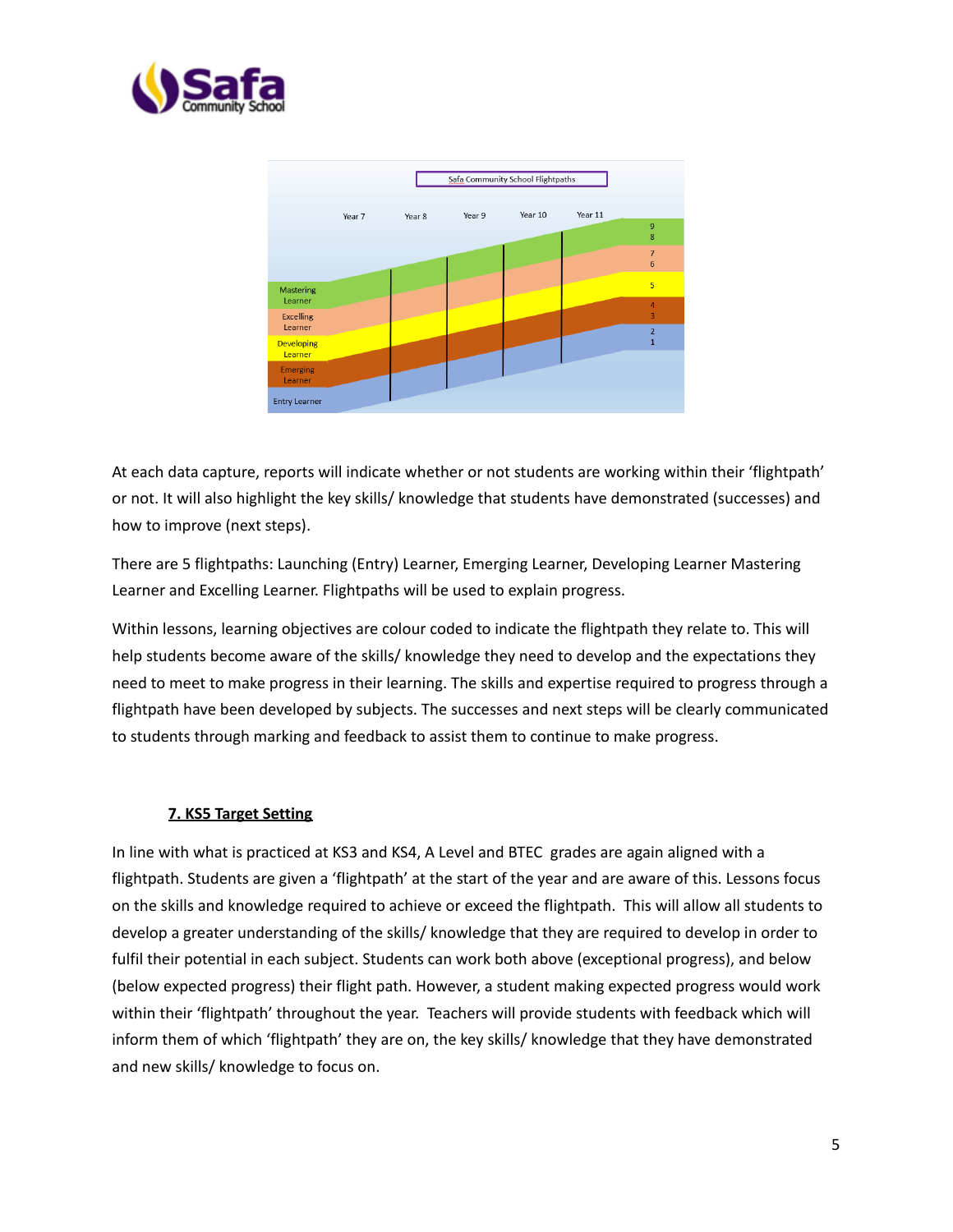

At each data capture, reports will indicate whether or not students are working within their 'flightpath' or not. It will also highlight the key skills/ knowledge that students have demonstrated (successes) and how to improve (next steps).

There are 5 flightpaths: Launching (Entry) Learner (D Grade), Emerging Learner (C Grade), Developing Learner (B Grade), Mastering Learner (A Grade) and Excelling Learner (A\* Grade). Grades will be used to report on progress at KS4 and KS5..

We are also working with ALPS to integrate their data into our predictions to ensure that we make informed decisions. The platform provides multi-level analysis including whole school, department, subject, teaching set, tutor group and student level, plus other useful cohorts such as ethnicity, gender or disadvantage, as well as custom groups. At the moment we are building our data sets with the use of CAT4 data and GCSE grades and will roll this out to staff once our reports are complete. We will train staff in the use of the reports and will use these to monitor and assess performance following each data capture. It will also be used in HOD external examination review meetings. The target is to integrate the use of ALPS into our normal practice, which can then be rolled down to KS4 level for streamlining purposes.

### **8. Record Keeping**

Effective record-keeping is ongoing, cumulative, accessible, informative, easy to interpret and evidence based. It is accessible to line-managers upon request. Teachers at SCS will use the Go4Schools platform for record keeping and reporting.

Departmental records are the responsibility of individual teachers and departments. They must follow the following principles:

- Enable departments to be aware of students' progress
- Enable HODs to identify patterns and trends of individuals and groups
- For use in formative assessment and to assist with future planning
- To be able to pass on information to other staff, parents and the student
- To assist with target setting

# **9. Reporting**

The school provides regular updates to parents on the progress of students. Within the first 3 weeks of the academic year, parents will receive an Attitude to learning (Settling in) grade. There then follows three grade cards and one full report per year for Year 7-13. Mock exam results are also communicated to parents through a mock results day. There are two parent/teacher meetings per year for each year group to discuss the progress of their child with the subject teacher. The schedule of reporting/meetings is available on the Assessment and Reporting Calendar.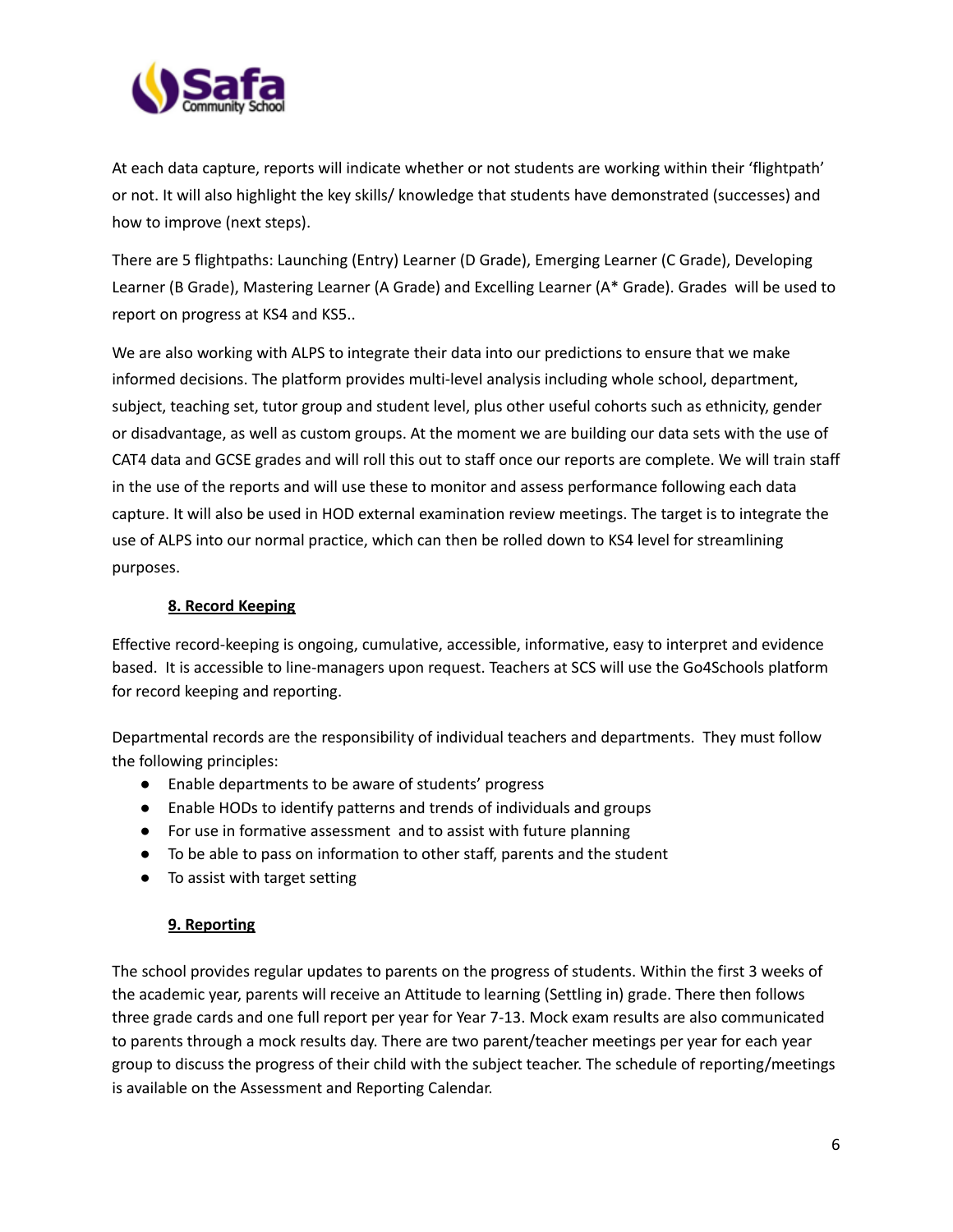

The grade cards contain information about the current flightpath, Target Grade (MEG) and attitude to learning (ATL). The full report also has a written comment and information relevant to the year group, for example ECAs and community service.

Quality assurance procedures planned and guidelines are provided to improve the quality of reports. All grade cards and reports are released to parents through the Go4Schools platform.

### **10.Inclusion**

Safa Community is an inclusive school and we ensure we meet the needs of all students through the triangulation of data and high quality learning and teaching. Class teachers are responsible and accountable for the progress and development of all students in their class and all additional support is deployed effectively. Where a child is not making the expected progress the class teacher will work alongside the *Inclusion Leader*, parents and external agencies (where appropriate) to plan tailored support. We follow the Assess, Plan, Do, Review cycle to ensure all children are monitored closely and make progress. We use Individual Learning plans, where appropriate, which are reviewed with the child and parents termly. Nadine Hutchinson, Inclusion Leader, is available to provide advice to staff and families. We also maintain a list of focus children who we monitor closely. We do not label any child by so called 'ability'. See separate SEND policy for more information.

#### **11.Responsibilities and Roles**

The Senior Teacher leading on Assessment will work in conjunction with the Heads of Key Stages to ensure assessment is timely, robust and meaningful.

#### **Key responsibilities of this role are:**

- To organise and lead CPD opportunities on the implementation of the assessment policy and practice throughout the school
- To review data for the whole of secondary and analyse data at a student, cohort and whole school level
- To analyse and interpret relevant national, local and school assessment data, plus research and inspection evidence, to inform policies, practices, expectations, targets and teaching methods.
- To assist the Head of Secondary in monitoring and evaluating how the school assessment data compares to comparator schools
- To assist the Head of Secondary in reviewing, implementing and drafting the School Development Plan
- To monitor student progress regularly and implement intervention strategies